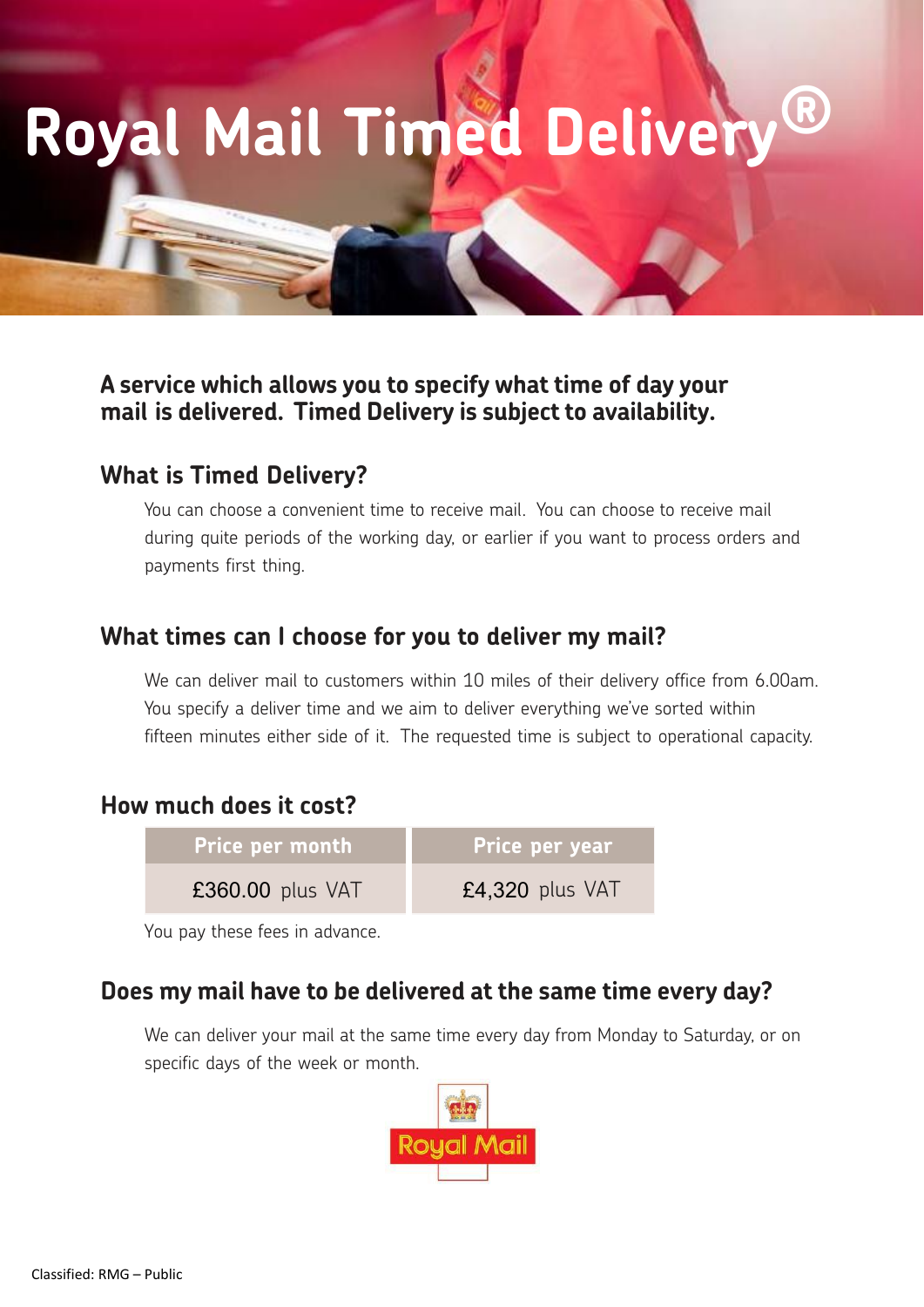## **What about mail sorted after the agreed delivery time?**

We'll deliver it with the normal post round.

## **What if my mail doesn't get delivered within the agreed delivery time?**

We aim to deliver your mail 15 minutes before or after the due time. If it is outside of this window, please contact the Customer Service Centre (we will give you the details when you set up the service).

#### **How do I cancel or change the service?**

The service must run for a minimum of one month. To cancel or change, we need one month's written notice.

#### **Can you deliver my mail before 6.00am?**

If you want a Timed Delivery before 6.00am, this would be a bespoke service at a negotiated price. This is subject to operational capacity.

## **Are there any restrictions?**

If you are located over 10 miles away from a delivery office, the service is available at our discretion.

## **Is there a minimum amount of mail you'll deliver?**

No.

## **What other services can I use?**

We can deliver Priority and Response Service items using the Timed Delivery service. You must make sure the recipient is available to sign at the time you specify.

# **How do I apply?**

Fill in and return the attached application form.

Royal Mail, the Cruciform, and Royal Mail Timed Delivery are registered trade marks of Royal Mail Group Ltd. Royal Mail Timed Delivery®© Royal Mail Group Ltd 2022. All rights reserved. Royal Mail Group Ltd, registered in England and Wales, number 4138203, registered office: 185 Farringdon Road, London, EC1A 1AA.